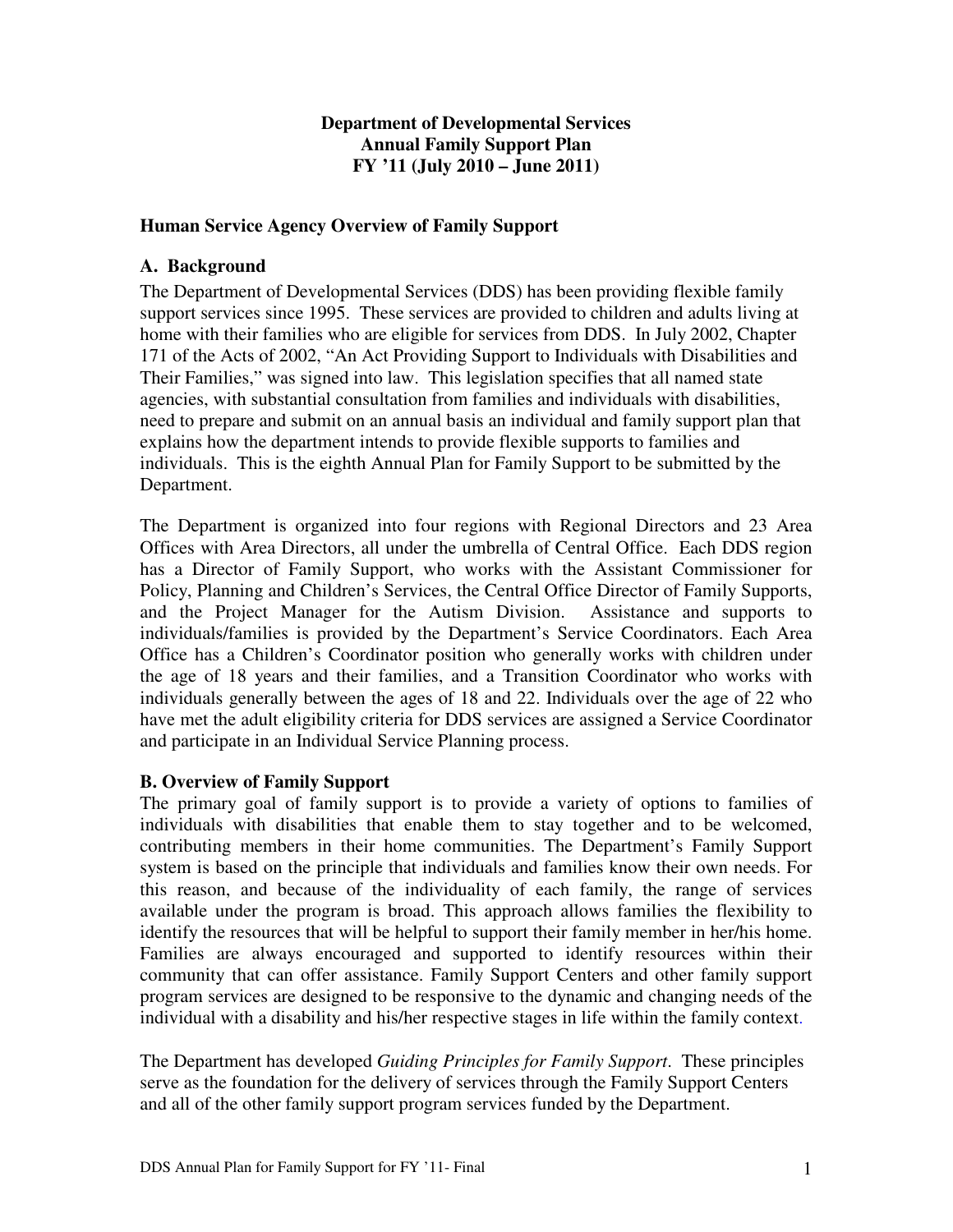Family support strives to achieve the goal of helping families stay together through:

- $\triangleleft$  developing families' natural capacity to meet the needs of family members;
- offering additional supports such as staff resources, goods and services, and financial assistance; and
- $\div$  enhancing the capacity of communities to value and support people with disabilities and their families.

Operating principles that guide family support activities are:

- $\cdot$  Individuals with disabilities and their families are recognized as primary decision makers about their lives and supports.
- Family support focuses on the whole family and recognizes that benefits to the whole family also benefit the person with a disability.
- Family support requires flexible options that are responsive to families' unique needs, strengths, and cultural values.
- Families are afforded opportunities for increasing control in the planning, implementation, management, and evaluation of satisfaction of family support services.
- Families are encouraged and supported to develop their natural capacities for innovation, initiative, and leadership.
- Family support operates in ways that respects individuals with disabilities and their families as valued members of their communities.
- Family support should be equitably and fairly available throughout the state.
- Family support is pro-active and encourages family independence and capacity-building.
- Family support builds on existing natural and community supports and maximizes the use of generic resources.

This past year has been a period of significant changes related both to the re-structuring of family support services that needed to occur due to significant budget reductions in the appropriation account for FY'10, as well as the planning for the competitive procurement of family support services and the development of new Home and Community Based Waiver Programs for adults. For these reasons, the Department's Family Support system has been re-designed and re-structured. The Department's development of new Home and Community Based Waiver Programs required the "unbundling of services" and the consequent need to create new ways for individuals enrolled in the waiver and their families to purchase services that may have been provided historically through stipends or 'flexible funding' allocations. To address some of the changes that resulted from the unbundling of these services, the Department established a separate procurement to qualify agency providers to deliver new Home and Community Based Waiver Services that will complement the redesign of the Family Support system. Many of these services have historically been provided through the Department's Family Support System through flexible funding, such as respite, adult companion, individualized home supports, and homemaker services, among others. The creation of these services through the Waiver programs will enable the Department to increase its Federal Financial Participation (FFP), a requirement of the legislature. The qualification of agency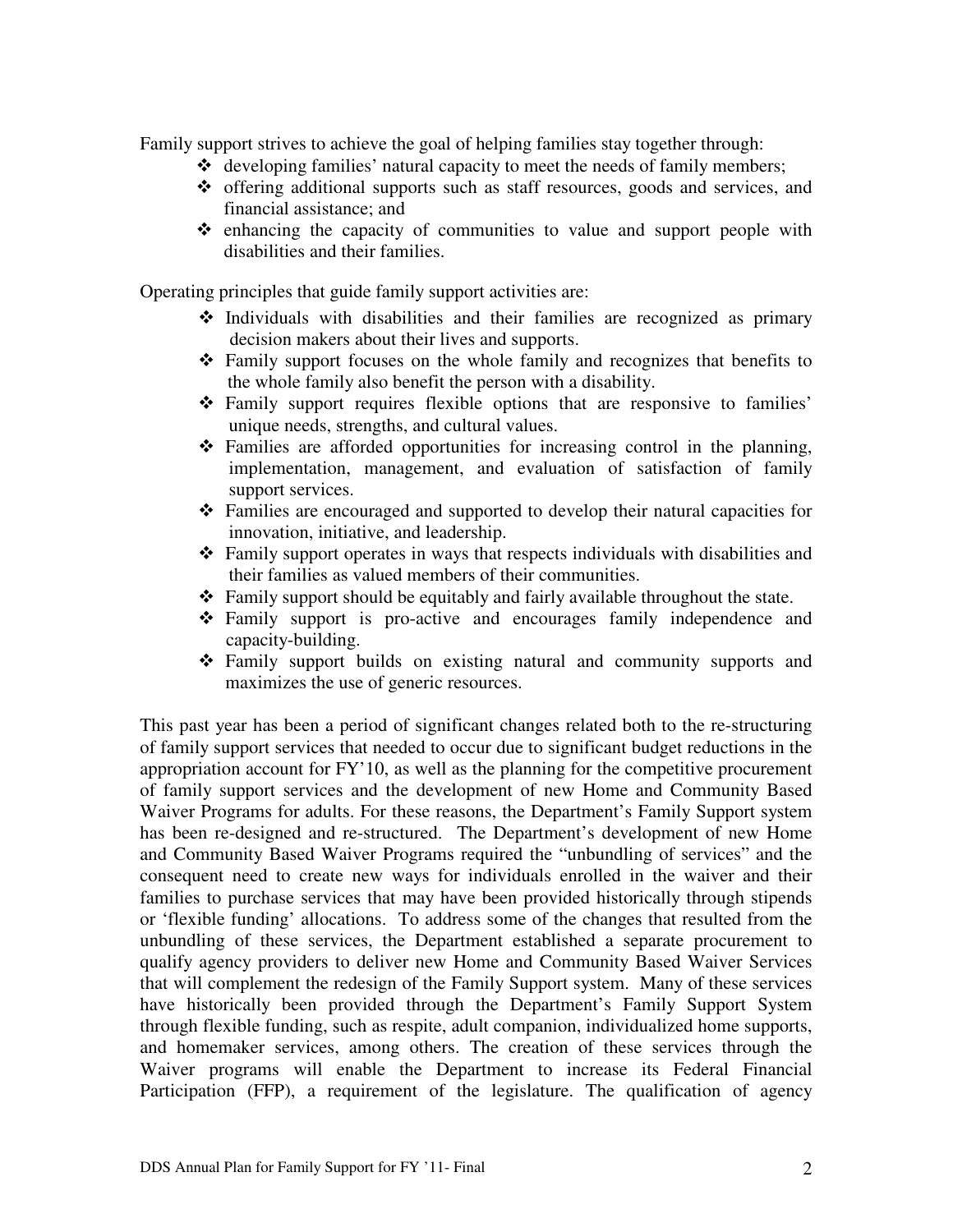providers is designed to maximize individual/family choice in providers and to support the Department's overall commitment to self-determination. Additionally, these new Waiver programs provide individuals and families increased options for self-direction of services through a new model called *Agency With Choice* or through use of the Fiscal Management Service, Public Partnership Limited (PPL).

The Department has specific funding designated for the delivery of family support services through the Family Support Appropriation Account in the state budget. In FY 2010 this account was funded at \$46.5 million, of which about \$35-36 million was for family support and the remainder for community support services. The budget appropriation for FY 2011 is \$ 45,004,298 million dollars.

Through the Department's procurement of family support services this past year, contracts were awarded for designated Family Support Programs which are described later in the plan under *Focus Area III- Family Support Resources and Funding.*

## **C. Process for obtaining substantial input from families on current family support services:**

The Department uses both formal and informal approaches to seek input from families and individuals with intellectual disabilities in order to help assess the Department's current system of family support services, and to get input on policy development and future directions which assist in informing the development of this Annual Plan for Family Support. Department leadership is committed to expanding and strengthening avenues to obtain input and engage individuals and families in discussions about the Department's services, priorities, particularly in more difficult budgetary periods, as well as to understand how services can be more responsive to the needs of individuals and families. Below are listed some of the key ways the Department obtained feedback and input this past year.

The Department's Statewide Family Support Council is one important way ongoing input and consultation on family support services, practices, policies and needs is obtained. This Council was established in 2004, and is comprised of parents from across the state who have children and adult family members with disabilities. They advise the Department on issues that affect the well-being of families who have family members with disabilities living at home, and offer input and guidance on family support policies, services, and supports. The Council meets four to six times a year with the Commissioner and other departmental leadership staff, with conference calls scheduled at other times to discuss emerging topics and issues. This past year the Council provided important consultation related to priorities and decisions about how to best utilize the reduced family support budget appropriation and ways to manage the fiscal reductions to the DESE/DDS Program.

A key focus of activity with the Council and other stakeholders related to the planning and design of the competitive procurement of the Department's family support services that were required to go out to bid this past year. Council input helped shape aspects of the services and design of the Family Support Center model that was proposed. In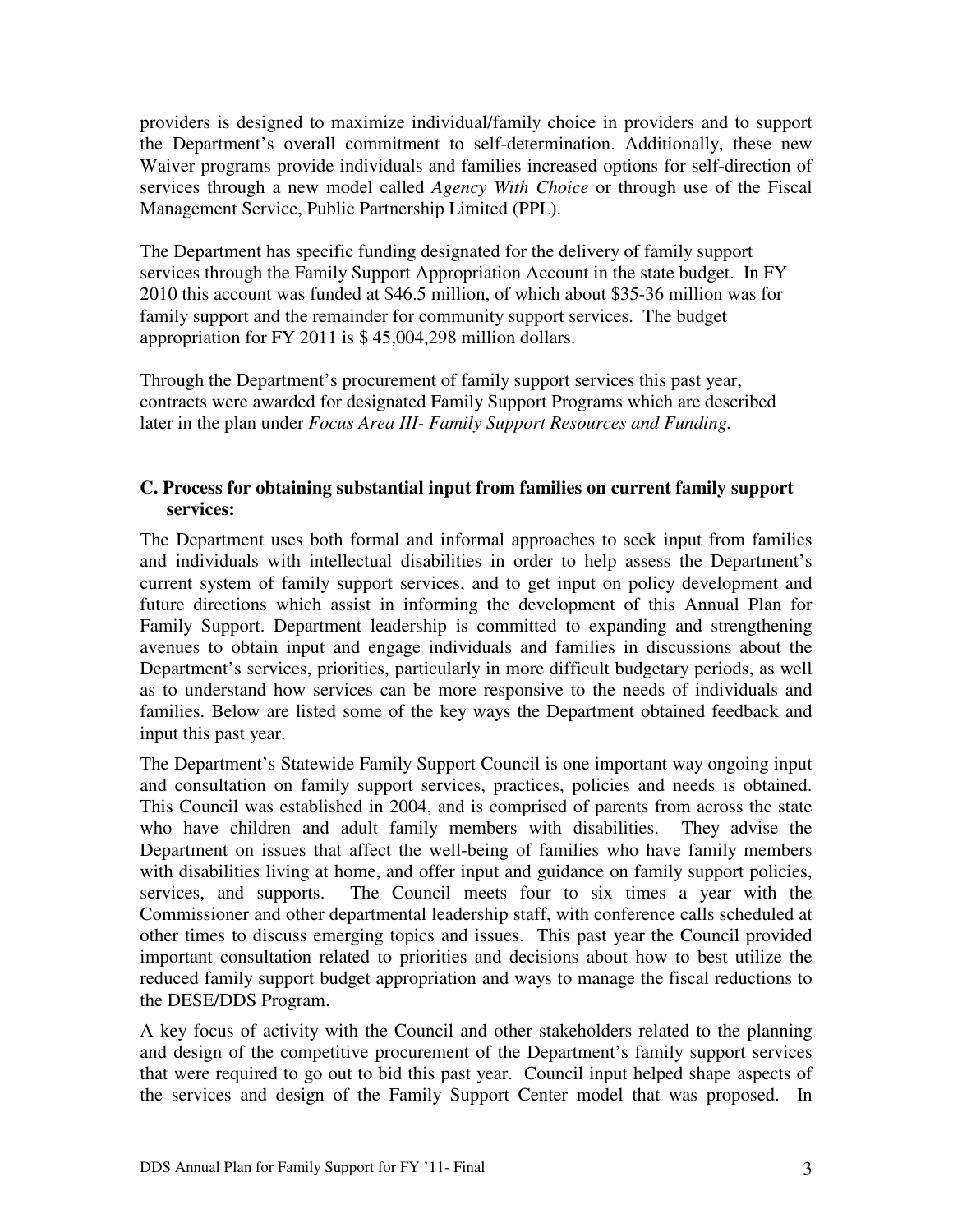addition they reinforced the importance of continuing to fund some of the specific specialty family support programs and making flexible funding available to families to help them purchase services and goods that are beneficial in supporting their family member at home. Council members also offer input and guidance on communication approaches with families and review relevant information materials as they are developed. The Council will continue to play an important role in guiding and providing feedback about the implementation of these new family support programs and services, and their input will be sought as the department works on developing quality assurance processes for these services. During the past six years the Council has evolved into an important vehicle for communicating the perspectives of families as policy and service decisions are being made.

The Commissioner and other Central Office leadership staff meet regularly with representatives of family and individual advocacy organizations to seek input and obtain feedback on services and future directions. This includes representation from the Arc, Massachusetts Families Organizing for Change (MFOFC), Advocates for Autism in Massachusetts (AFAM), the statewide self-advocacy organization, MASS, and the Developmental Disabilities Council. Monthly meetings are also held with the leadership of ADDP, the Association of Developmental Disability Providers.

There is regular information-sharing, discussion, and solicitation of input from the Department's Statewide Advisory Council (SAC) and the regional and area offices' Citizen Advisory Boards (CABs). Over the past several years there have been strategic efforts made to strengthen communication and develop a closer partnership between the SAC and CAB's which has had a positive impact. There has also been a focused effort to expand membership on these groups to include more self-advocates and family members with children and adults living at home. These advisory groups play an important role in helping to inform and educate the public and other decision-makers about the needs of individuals and families and the importance of and benefits of the flexible services and supports that are provided.

During the planning and the development of the three new Medicaid Home and Community Based Waiver Programs for Adults, the Department consulted with key stakeholder representatives (Arc, MASS, MFOFC, ADDP) to obtain their input on the array of services to be included in these applications, the options for participant- direction of services, as well as other implementation considerations. Some of this feedback was instrumental in the re-shaping of some of the services and addition of other services that were identified by stakeholders as important for inclusion.

Leadership staff in the Department, along with staff from the Office of Medicaid, consulted with family members and other stakeholders on the development of the renewal application for the Autism Waiver Program for children that was recently submitted to the Centers for Medicaid and Medicaire. When approved, the renewal of the Autism Waiver Program will go in to effect on October  $1<sup>st</sup>$ , 2010. This process provided an opportunity to review what had been working well in the current program and to identify areas for enhancement or modification to improve timely access to services.

This past year the Department revised its licensure and certification process as a result of recommendations made by a workgroup comprised of providers and DDS staff. This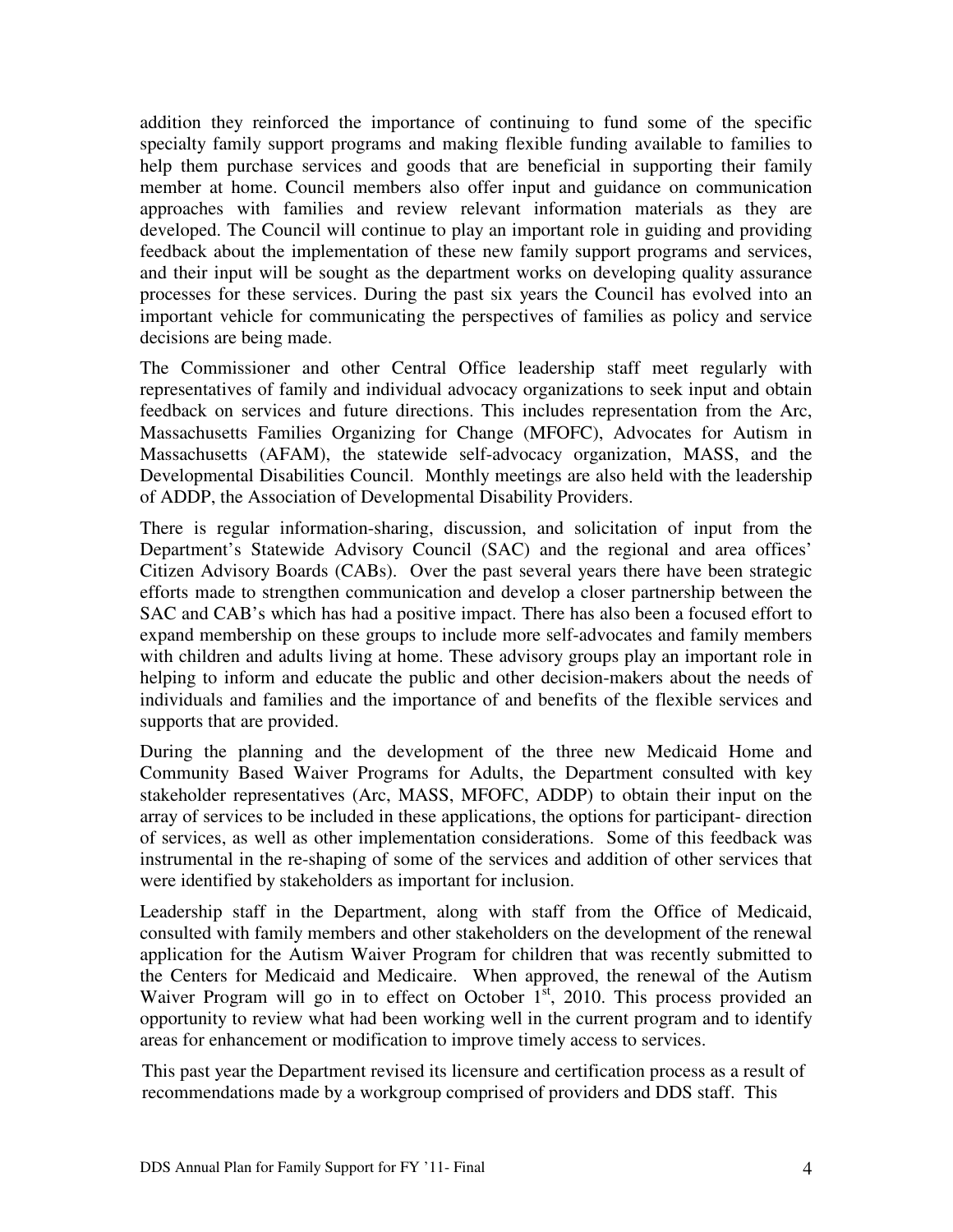workgroup gathered feedback in meetings with self-advocacy groups, DDS Quality Councils (which have individuals and family member representatives), DDS Regional and Area Boards, the Statewide Advisory Council and other stakeholder groups to gather input regarding the strengths of the system as well as recommendations for change. Self advocates and family members provided critical input regarding what they considered important indicators of quality services and supports.

Strategies and efforts will continue to evolve, through both organized and informal mechanisms, to gather ongoing feedback about the Department's array of family support services and the implementation and effectiveness of this Plan.

# **D. Focus Areas: Review of Activities and Accomplishments in FY 2010 and Proposed Initiatives for FY 2011.**

The following section provides a brief description of ongoing efforts as well as new activities the Department has undertaken this past year, and includes where relevant, initiatives for development in the upcoming fiscal year.

## **I. Family Empowerment**

# *What is the agency currently doing to promote or enhance family input or direction in the development of agency policies and procedures, program development, and evaluation of services?*

This past year the Department was engaged in several major policy development and program development planning activities in which representative family members and individuals with disabilities had the opportunity to provide input and offer direction. One of these activities was the development of three new Home and Community Based Waiver Programs for adults. Input from individuals, families, and other stakeholders influenced the array of services that were included in these Waiver programs, and specifically resulted in the addition of several therapies and other related support services. These Waiver programs are the foundation and primary source of services for adults which will provide new and expanded opportunities for adults and families to engage in the selfdirection of services.

The second major area of program development involved the procurement of the Department's family support services. As part of the planning for the design and focus of these services, input was sought from members of the Family Support Council as well as other family advocacy and stakeholder groups. This input was instrumental in the development of the focus and scope of services in the Family Support Centers and Cultural/Linguistic-Specific Family Support Centers, as well as the array of other family support programs that were awarded funding. In the upcoming year as these new services begin, family members will be included on planning teams to provide input on the implementation of these services to ensure they are family-friendly and responsive to the needs of families. This will include the development of a collaborative process to get input into the creation of quality assurance processes for these funded family support programs. Additionally, the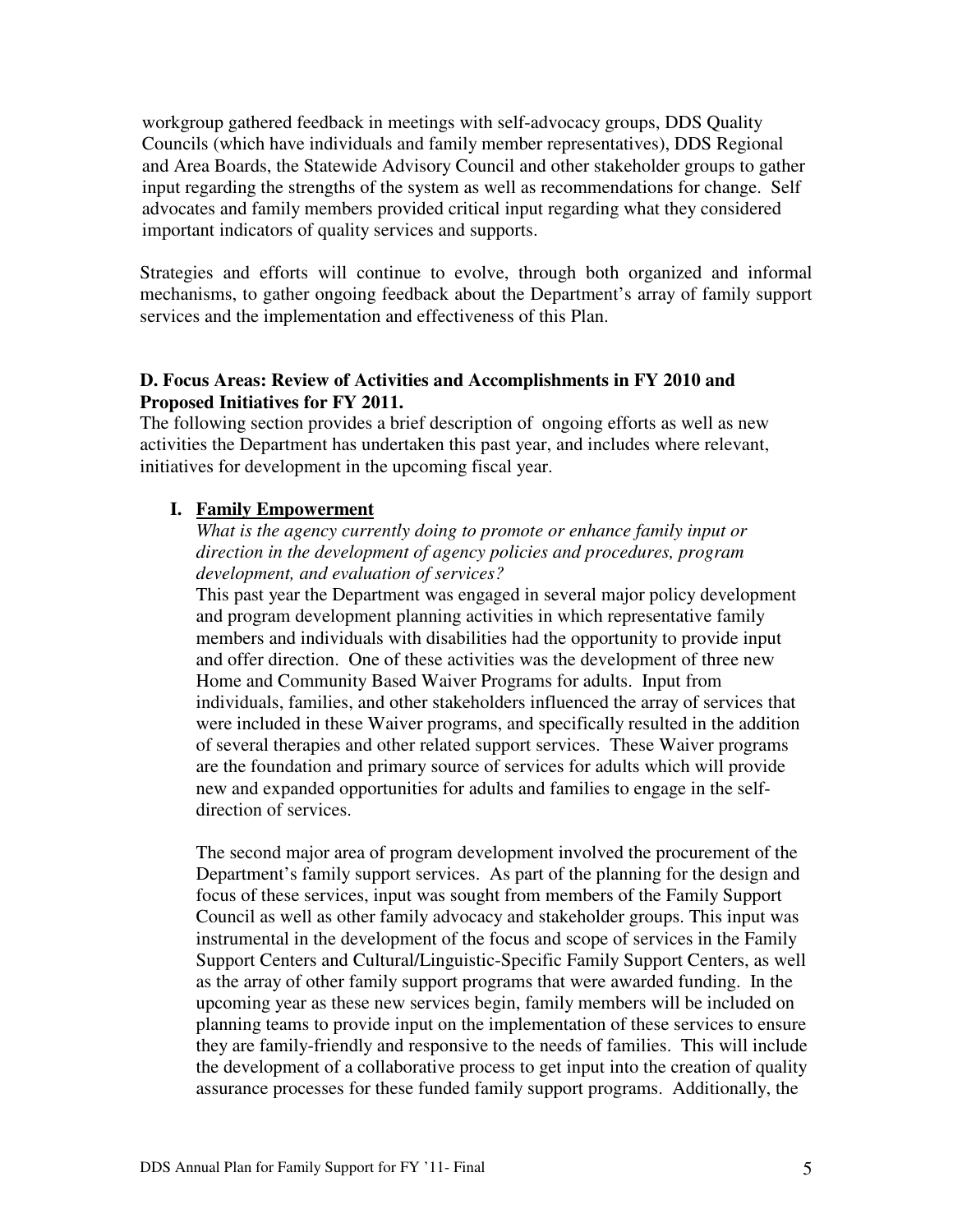Department's Family Support Council and other key family advocacy groups will have the opportunity to review materials as they are developed as a way to seek broader input and feedback

### *How will agencies change how they are currently doing business to make their agency and services more family-friendly and provide opportunities for families and individuals to have greater input and influence?*

The Department's new Home and Community Based Waiver Programs provide increased and enhanced opportunities for individual and family empowerment. The Waiver programs provide individuals increased choice in service providers, choice of service delivery method, and portability of services, which means individuals can, under most circumstances, choose to have their services moved to another service provider.

The Waiver programs expand opportunities for individuals and families to engage in self-direction of services. There are two forms of self-direction available to individuals and families based on the amount of control they prefer. One option is the *Agency With Choice,* which is a new provider model that allows individuals/families to have an increased level of self-determination when they share responsibility for the hiring and management of employees who provide services to them. Individuals/families who want to completely direct their own services can do this through the *Fiscal Management Service* the Department contracts with, Public Partnerships Limited (PPL). In the upcoming year educational forums will be sponsored for individuals and families to provide information about the options for self-direction available to them.

Informational materials will also be developed to support the understanding and implementation of these new service options. A publication, "A User Guide for Individuals and Families on Choice, Portability, Provider Selection, in the Massachusetts Medicaid Home and Community-Based Waiver Program" has recently been completed and will be shared with individuals and families and will be posted on the Department's web-site. This publication was developed collaboratively by DDS staff and stakeholders, including provider representatives and individuals with disabilities.

In the upcoming year, the Department will continue its commitment to strengthen the roles of individuals and families in providing input and consultation both informally, through forums and other activities at the Family Support Centers, as well as formally through the Family Support Council, the Statewide Advisory Council, and the regional and area Citizen Advisory Boards.

#### **II. Family Leadership**

*What training opportunities does the agency currently offer to families/individuals that would enhance their repertoire of skills?*  The Department provides funding for five regional Family Leadership programs designed to provide education, leadership training and mentoring for families with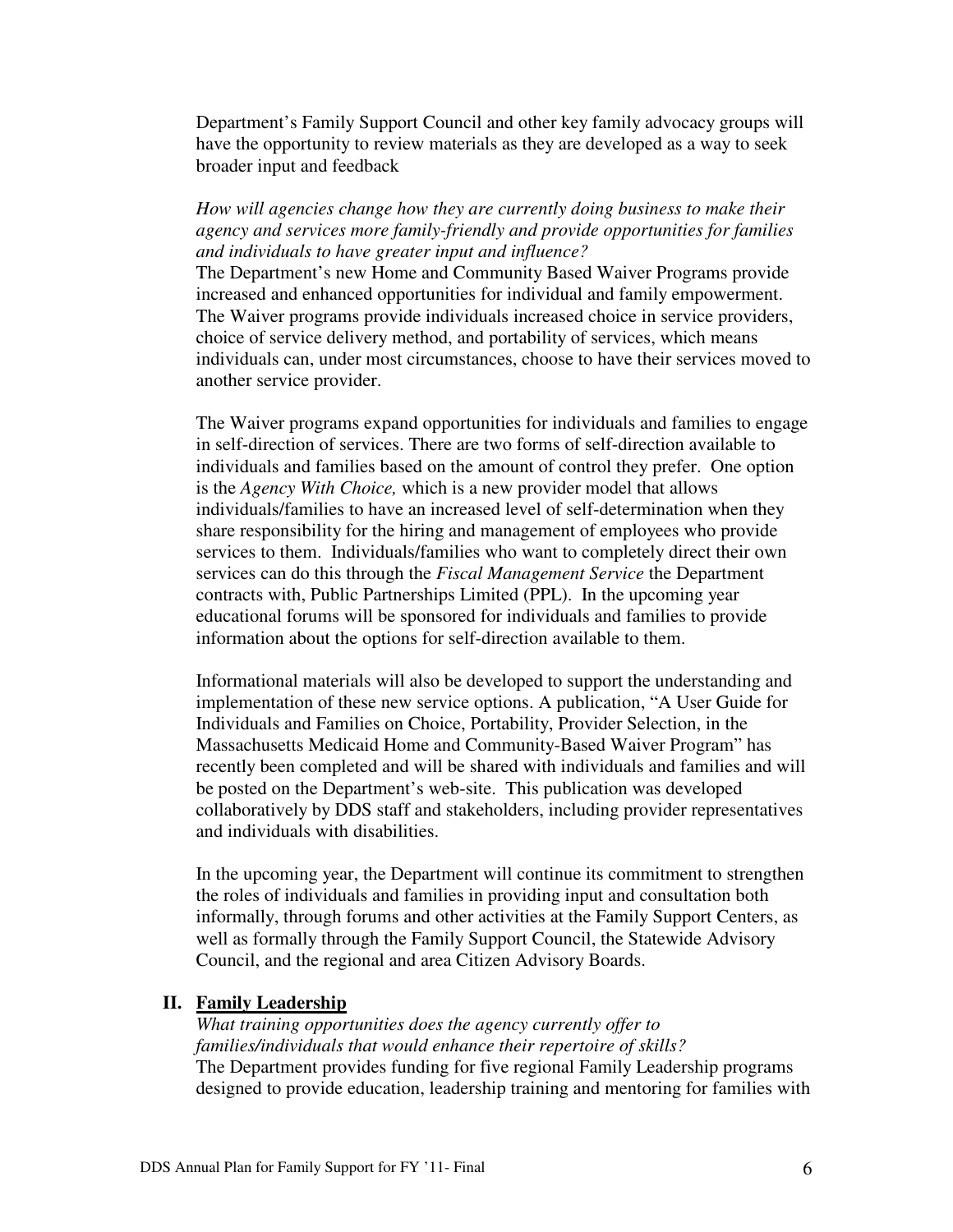children and adults with disabilities living in the community. A key feature of this family leadership training is that all of the training and mentoring is developed and provided by families who have a family member with a disability. The Department has partnered with Massachusetts Families Organizing for Change to implement these Family Leadership programs. One vehicle for family leadership development is the sponsorship of a Family Leadership Series, which occurs across approximately 6-8 days over a several month period. This past year an Advanced Leadership Series was held to support families in further developing and building their knowledge and skills to move into new leadership roles.

The Department's newly funded Family Support Centers are expected to sponsor an array of educational events and trainings on relevant topics of interest to families of both children and adults. Each Center is expected to offer a minimum of six trainings per year that will address the common topical areas relevant to families across the lifespan. Family Support Centers are encouraged to collaborate with other providers and organizations, and should support families to participate by providing assistance with child care, transportation, etc. It is also an expectation of Family Support Centers to promote parent networking and mentoring, such as parent support groups, 1:1 parent connections, and sibling support opportunities.

### *What new ideas or proposals would the agency initiate to give families/individuals more opportunities to develop and/or exercise their leadership skills?*

Families should have opportunities to further develop and/or exercise their leadership skills through the Department's Family Support Centers which are expected to actively engage families and seek their consultation to identify interests and needs in developing activities and the array of service options to be offered through the Center.

There are new Home and Community-Based Waiver Program services, Peer Support and Family Training, which participants in the Waiver programs can purchase with their individual resource allocation. These service options can provide interested and qualified individuals and families the opportunity to provide training and mentoring to others.

#### **III. Family Support Resources and Funding**

*What are the current resources/funding that the agency allocates to family support? What are ways that the agency provides flexible funding to families that allow them to customize their services?* 

Family Support Centers have been designed to establish a local presence and act as a hub for offering a wide range of general family support services and activities to families of children and adults who are eligible for DDS services. There is at least one Family Support Center available in each DDS Area across the state, and in some areas more than one Center or larger Centers, to respond to the size of the population and the needs of families. These Family Support Centers replace the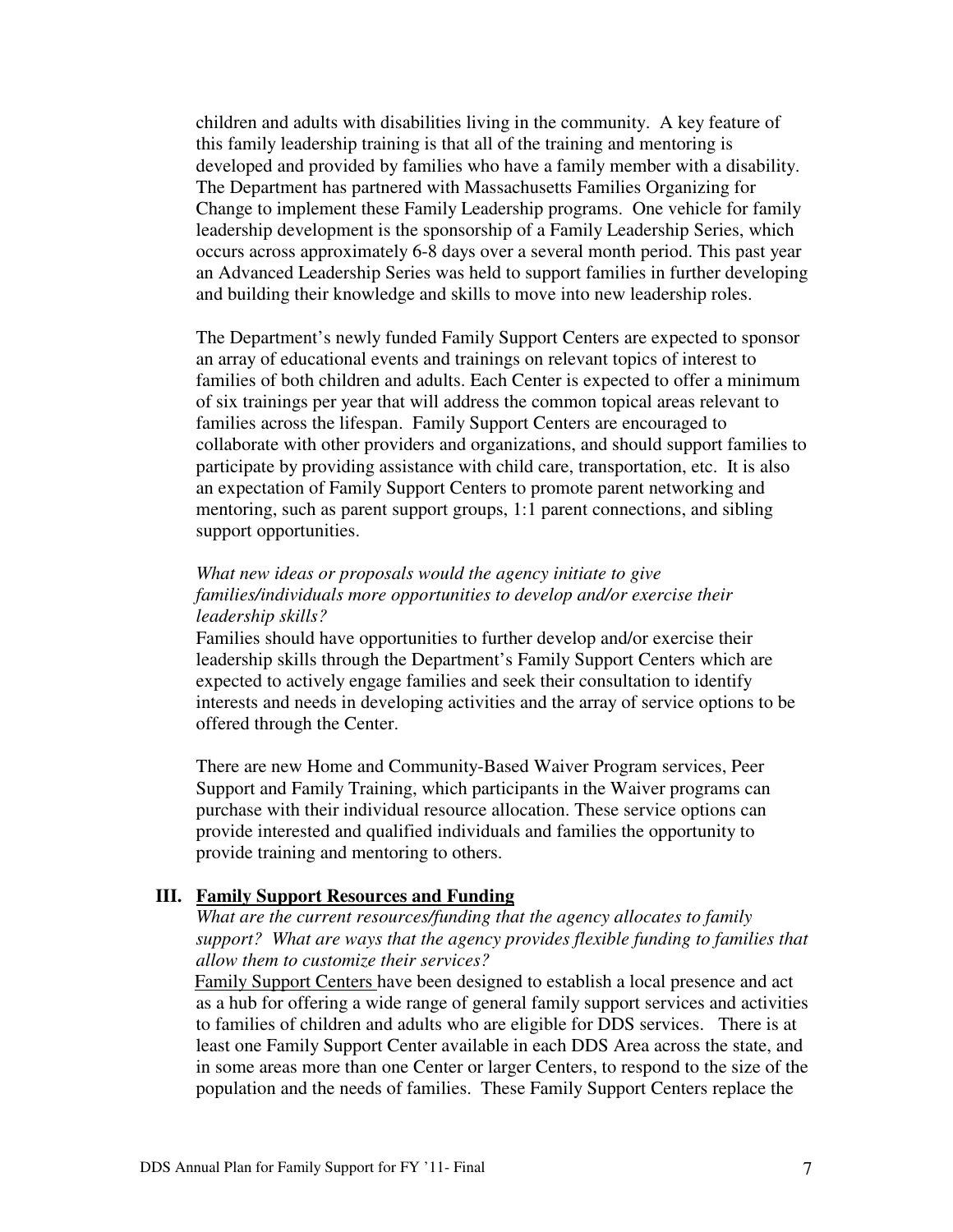family support programs that the Department has funded in the past to provide information and referral services, family support coordination and administration of flexible funding/stipends. In FY 2011, there are 33 Centers funded at approximately 6.8 million dollars. Family Support Centers will also administer flexible funding/stipends to families who are prioritized to receive an individual allocation. These individual allocations can be used flexibly by families to purchase allowable services and goods as defined in the Department's updated Addendum to the Family Support Guidelines and Procedures.

Family Support Centers are expected to provide an array of services and supports to families that include: information and referral, including access to technology, support groups, family trainings, parent networking and mentoring, facilitation of social/recreational events, among other activities. Information and Referral services can include individualized consultation and support over a course of a few meetings for families who need and can benefit from more "hands- on assistance." Centers will also provide Service Navigation for families which includes comprehensive and individualized information, guidance, and support to families to address their needs, connect them to potential resources, assist with problem-solving and help them navigate the service system. Family Support Centers should be highly integrated within their local communities. The Centers will be expected to develop strong local affiliations and partnerships with other state and grassroots community agencies, to become experts in generic resources and services, and work to maximize natural supports.

Cultural/Linguistic-Specific Family Support Centers are intended to respond to the unique needs of specific cultural and linguistic family groups in specified areas or regions of the state. For many of these families English is not their primary language, and as a result face linguistic barriers in accessing services and require more individualized and specialized assistance to learn about and access the service system. These Centers will offer a similar array of services as the Family Support Centers described above. In FY 2011 funding has been awarded for 10 Cultural/Linguistic Family Support Centers for a total amount of approximately 1.2 million dollars.

Autism Support Centers provide an array of information and referral services, resources, and supports to children and young adults with autism spectrum disorders. The array of services and supports includes information and referral, family clinics, support groups, access to the latest information on autism, family trainings, parent networking and mentoring, and social/recreational events, among other activities. In FY '11 there are five large and two small regional autism support centers funded at approximately 1 million dollars.

The Intensive Flexible Family Supports (IFFS) Programs are designed to help families who are experiencing severe stress which could lead to the child being atrisk of an out-of-home placement. The service consists of an intensive case management service designed to help families integrate the variety of available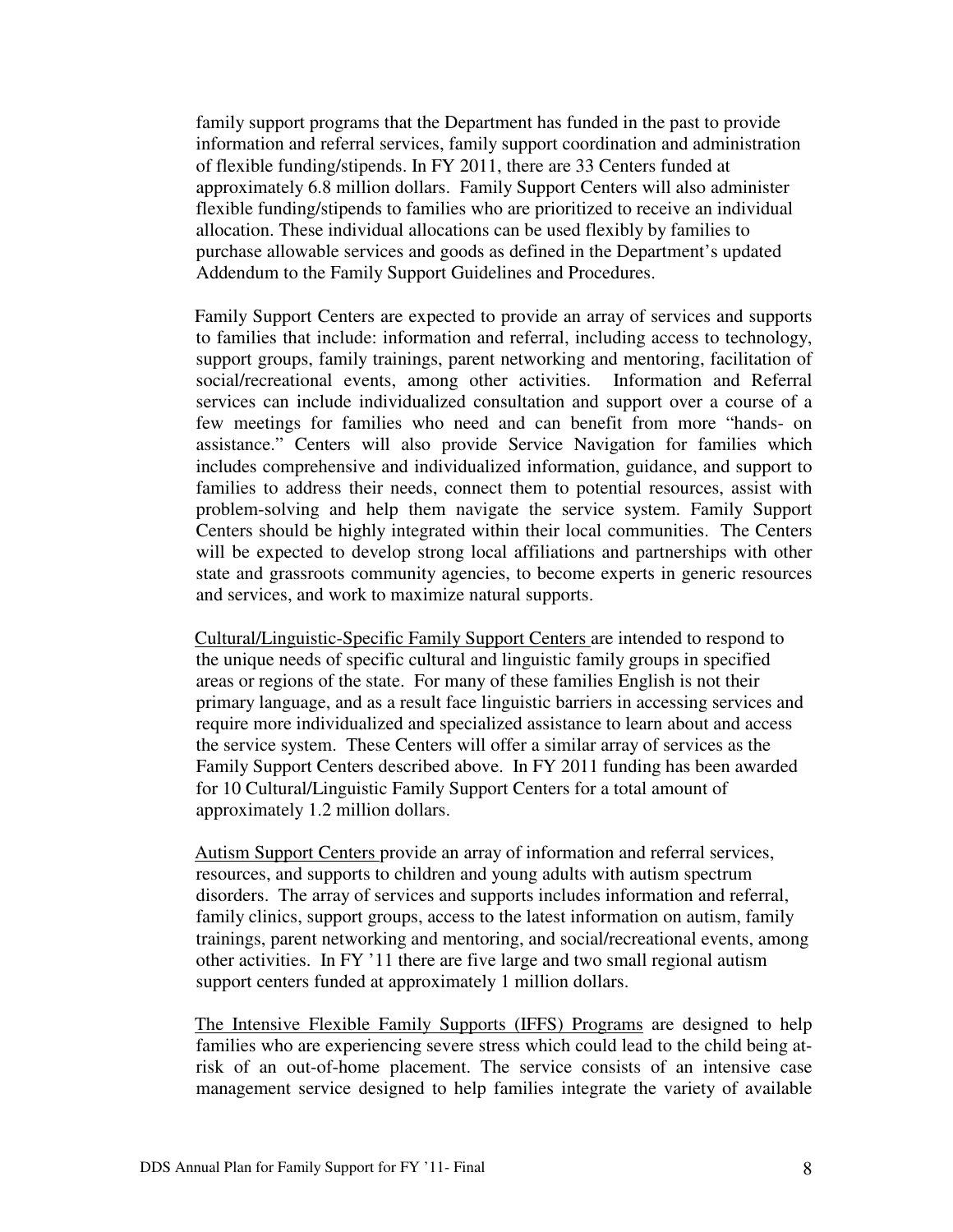resources to support their family member in crisis, and flexible funding to purchase additional supports or goods. Annually, about 425-475 children between the ages of 3-18 and their families receive services through these 22 programs statewide. In FY '11, the planned funding amount for these programs is about 2 million dollars, and it is expected that a similar number of individuals/families will receive services through these programs.

The Medically Complex Programs support families who are caring for children/young adults up to the age of 25, with significant cognitive, physical, and complex health care needs who are living at home. It is a comprehensive wraparound support which consists of an intensive medical wrap-around case management activity that helps families integrate the variety of resources and supports they are receiving and offers flexible funding/stipends to assist the family in the purchase of additional supports and goods not covered by health insurance. This program complements and is supplemental to other MassHealth, state plan and third party insurers. This program provides vital assistance to families who need help in coordinating all of the in-home care they receive, which helps to prevent pediatric nursing home placements. Annually, these programs provide services to about 275-325 individuals and their families. In FY '11 these five regionally based programs will be funded at approximately \$650,000 and will provide services to a similar number of individuals and their families.

Planned Facility Based Respite Programs for Children provide planned out-ofhome respite services for children to provide short-term temporary relief for families, and includes overnight, weekend, and/or vacation stays. These programs also provide individuals with a variety of recreational, social, cultural and/or educational activities during their stay. There are two planned facility based respite center programs for children funded across the state, one in the Central/West region and one in the Metro region, for a total of approximately \$385,000. It is expected that approximately 110-120 children and their families will be able to utilize this service in the upcoming year.

Family Leadership Development provides education, mentoring and support to families to enable them to care for their family member. A major focus is a comprehensive and intensive family leadership series which provides information and education about "best practices" for services for people with disabilities. A second goal is to help families gain knowledge about policy making at the local and state level to help them assume leadership roles in their local community and the disability community. In FY'11 there are five regionally based Family Leadership Programs that are funded in the amount of approximately \$275,000.00.

**The Autism Division** at DDS, established in 2005, oversees a small model Autism Waiver Program. In fiscal year '10, the Division received about \$4 million dollars to provide services and supports to children with autism. Of this total budget, the Medicaid Home and Community-Based Services Autism Waiver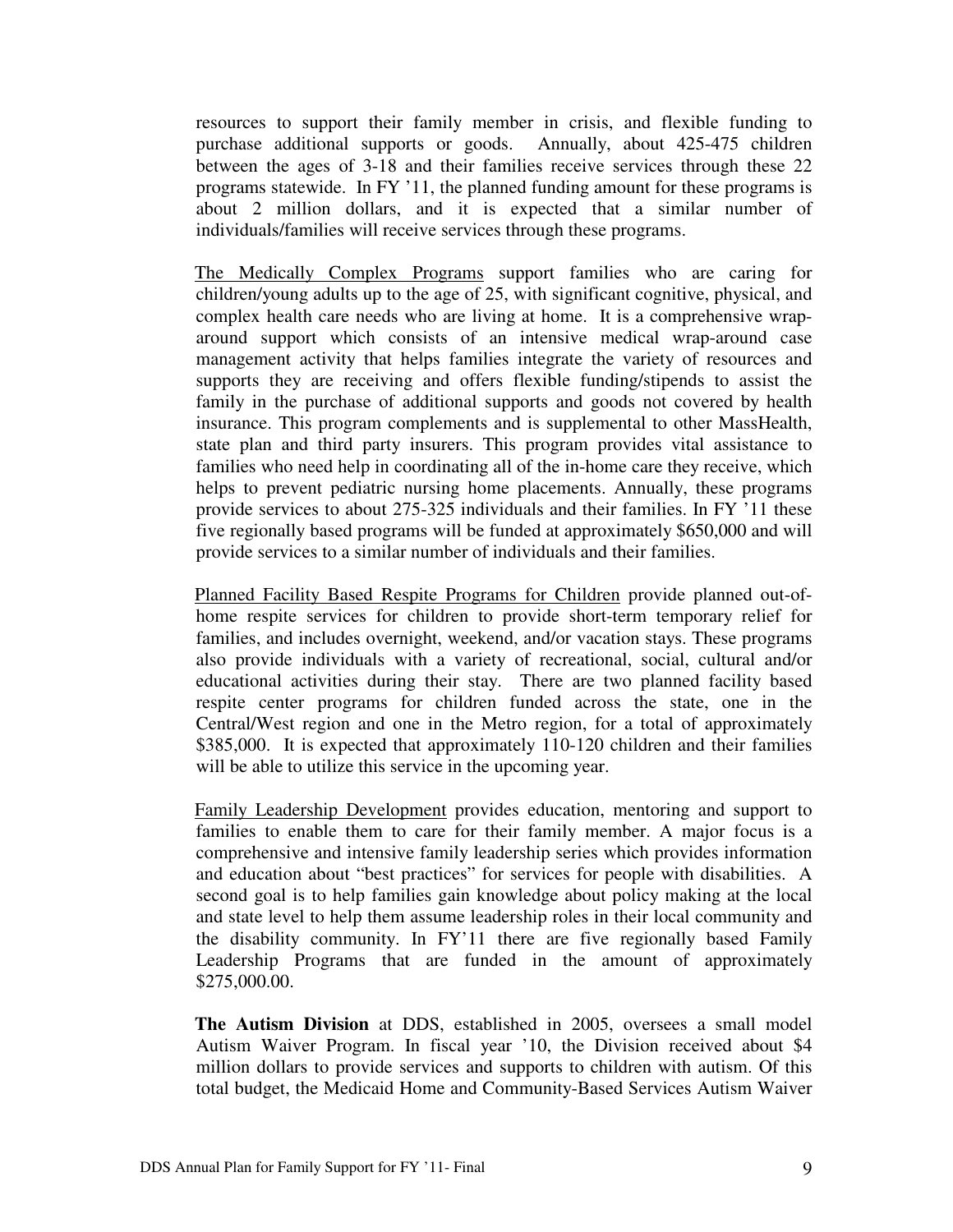Program received an allocation of \$3 million to provide intensive supports for up to 110 young children with autism who meet the established eligibility requirements. More than 120 children were enrolled in the Program over the course of the year. These children receive a comprehensive package of services to address their identified needs of up to \$25,000 per service year. Some children have left the program due to issues related to loss of Medicaid, or turning nine, the age cap for participation in the Program. There are also staffing costs covered by this allocation as each child works with an Autism Support Broker and Autism Clinical Manager.

The remainder of the Division's funding provides some community based programs at the seven DDS funded Autism Support Centers, supports teacher training programs by autism specialty schools, and provides other social/recreational autism programs. These social/recreational programs reach at least 1200 families from across the Commonwealth. Community programming to train first responders through the Autism and Law Enforcement Education Coalition (ALEC}, remains a successful initiative, with funding assistance from the Division. Over 2000 individuals this past fiscal year received training on how to react to and work with children with autism during an emergency. The consistent budget of the Autism Division reflects positively on the acknowledged need for services of this growing population of children. In FY'11, the Autism Division's budget remains at approximately \$4 million. FY'11 also marks the end of the current Autism Waiver Program's three year model program and marks the beginning of the Autism Waiver Renewal Program that lengthens the supports and services to children from three years to five years of services.

**The Department of Elementary and Secondary Education & Department of Developmental Services Community Residential Education Program** is a successful collaborative initiative. It is designed to provide an increased level of supports to children who have been deemed in need of services to prevent a more restrictive educational placement, and assists families in their child's return from a residential school placement. The intent of the Program is to increase family capacity to support their child in the home and community, as well as to provide an individualized plan of supports that promotes skill building, independence, and social integration across the spectrum of the child's home, school, and community.

In fiscal year 2010 this Program experienced a series of funding reductions which resulted in some decreases in individual family allocations. During fiscal year 2010, 389 children participated in this program. Due to significant funding constraints, there are approximately 97 individuals/families who have received partial funding over the past two years. There continues to be a high demand for participation in the Program with more than 200 children on the waiting list. A moratorium on new applications for the Program has been established due to the budget limitations in recent years and the inability to move families from the existing waiting list into Program services. Participating families continue to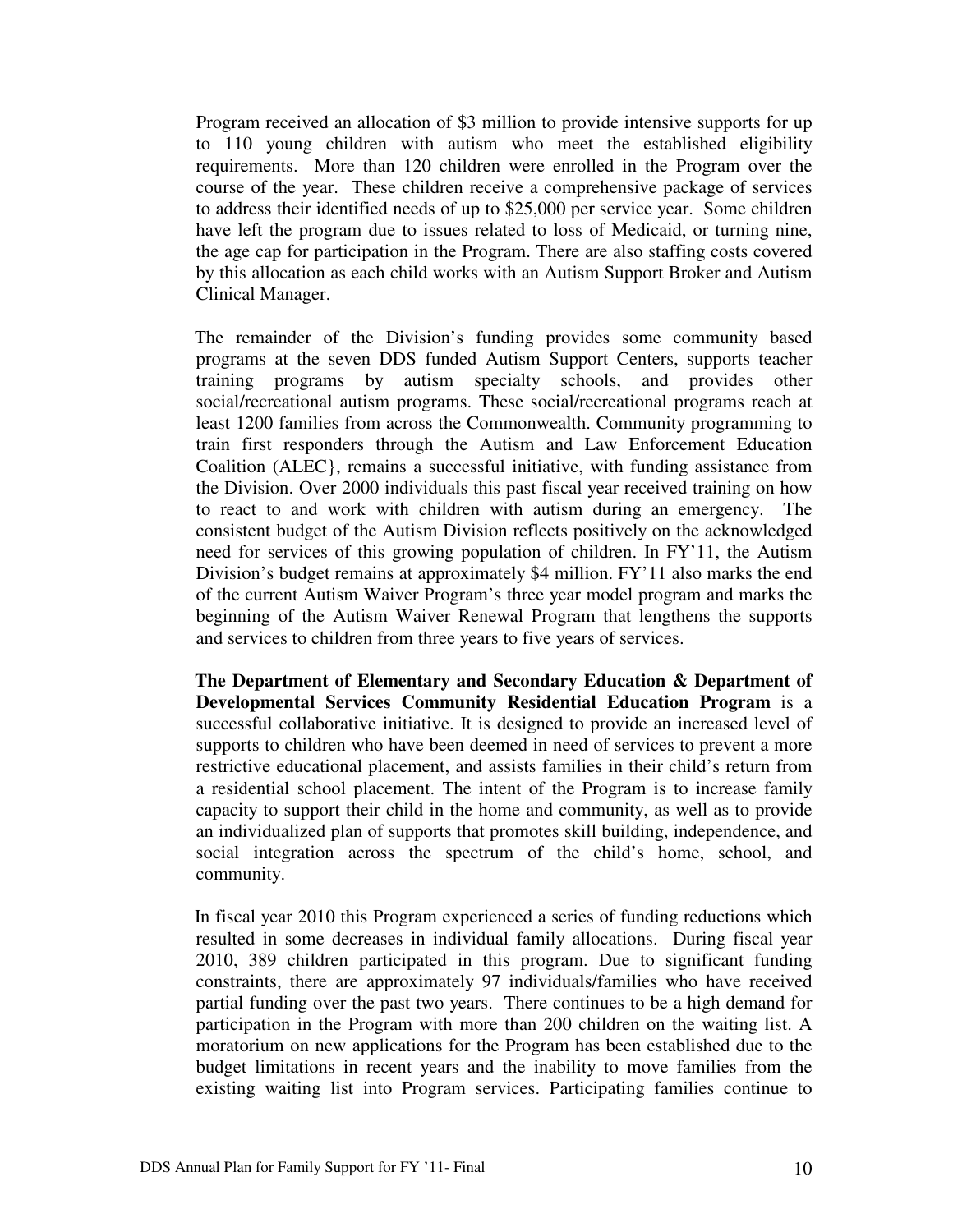provide positive feedback about the services they can access through this Program and how beneficial these resources have been to more effectively support their children at home, however, families also describe the additional challenges and stressors they are facing as a result of funding decreases. At the writing of this Plan, the amount of funding for this Program in FY '11 is in flux.

## **IV. Accessing Services and Supports**

*What are current examples of ways the agency is educating families on how to access services in a timely and effective manner? What are some illustrations of different services and resources which promote good access to information and referral?* 

A core expectation of the Department's newly funded Family Support Centers is to provide timely Information and Referral services to families of children and adults within their geographic area. This should include assisting families to identify resources and service options available in their local communities, to learn about other financial and/or state services for which families may be eligible, and to provide guidance on how to navigate the service system. These Centers are also expected to expand use of technology to provide a variety of ways to share information with families, such as on-line newsletters and training calendars, webinars, social media, etc. as well as create and maintain a "library" of resources.

A publication, "School Days to Pay Days: An Employment Planning Guide for Families of Young Adults with Intellectual Disabilities," was developed by Department staff with the support of the Institute of Community Inclusion and the Work Without Limits federal grant. This guide provides helpful resources, information, and guidance, and is being distributed both to families with young adults of transition age and school systems, and is posted on the DDS web-site.

#### *What new initiative(s) will the agency undertake to promote good local access to information and resources?*

The Department will work collaboratively with providers of Family Support Centers, families, DDS staff, and other information and referral entities to promote best practices and information-sharing about effective approaches for facilitating access to local services. An area of focus will be enhanced use of technology to provide trainings and resource information to individuals and families.

The Department will develop a listing of the Family Support Centers and their contact information for posting on the Department's web-site to promote easier access to this information and referral resource. The Department will continue to expand use of our website as a vehicle for sharing resource information with individuals and families.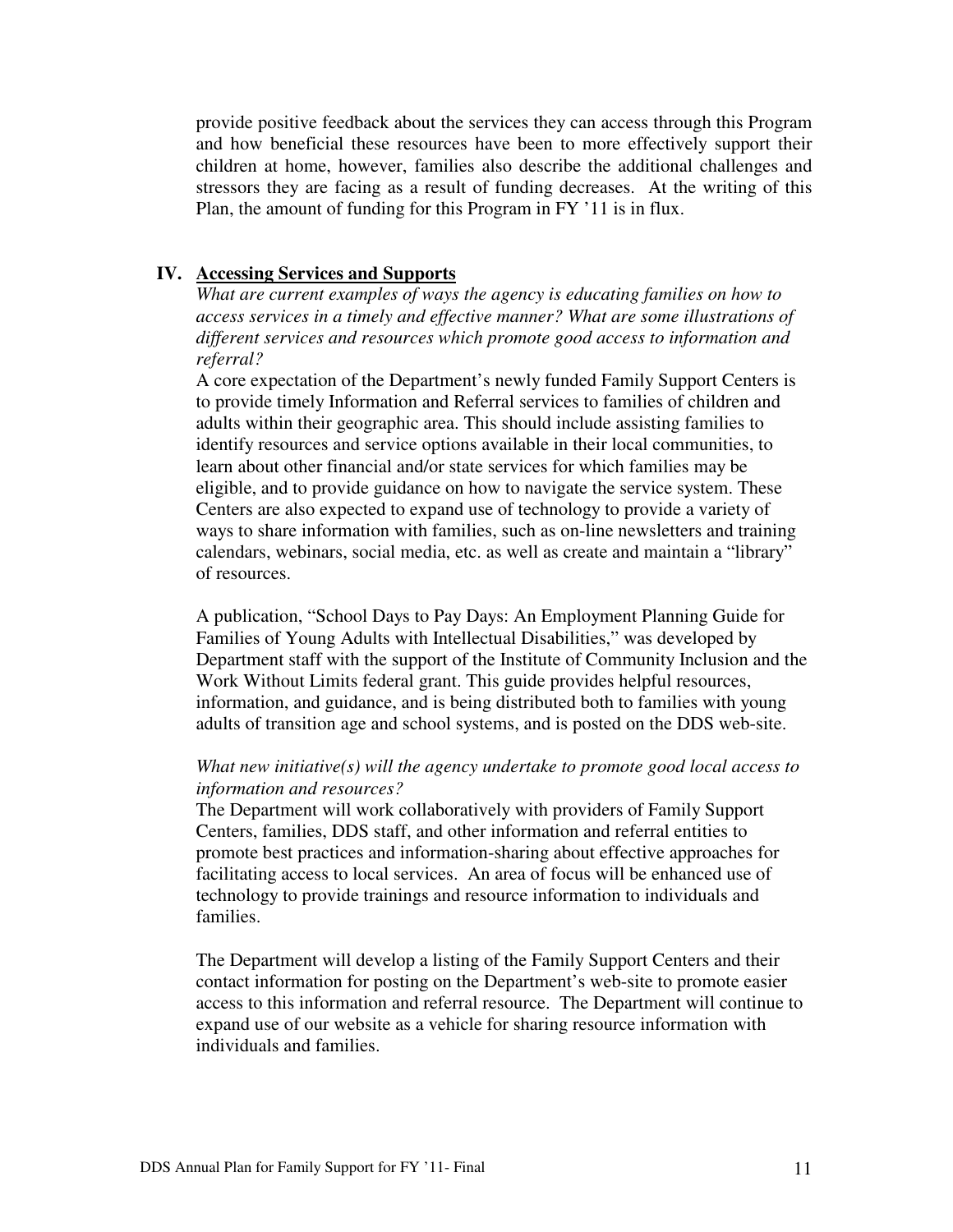## **V. Culturally Competent Outreach & Support**

*What are the current activities or services that the agency offers that ensure culturally appropriate access and supports to ethnically, culturally, and linguistically diverse families and individuals?* 

The Cultural/Linguistic-Specific Family Support Centers will provide bi-lingual and bi-cultural assistance to identified groups of families for whom English is not their primary language, and as a result face linguistic barriers in accessing services and require more individualized and specialized assistance in navigating the service system. In addition, it is an expectation that all of the Family Support Centers funded by the Department will conduct broad outreach and provide services to families from diverse cultural, ethnic, and linguistic communities in the geographic area they are serving. This can involve creating partnerships with community organizations and other resources in order to provide culturally responsive services. Department staff will work collaboratively with providers to share positive practices and support them as they further develop their capacity to provide culturally responsive services to increasingly diverse communities.

The Department continues its commitment to making available translated informational materials and letters for individuals and families in multiple languages based on the needs of families in local communities.

The Department has active Diversity Councils in each of the regional offices as well as in central office that offer a variety of opportunities for education, training, and cultural experiences that promote increased understanding of different cultural and linguistic groups, and supports the delivery of culturally responsive services.

# *What new ideas/initiatives will the agency propose to outreach and meet the needs of culturally diverse families and individuals?*

Department staff will provide opportunities to bring together staff from the Cultural/Linguistic-Specific Family Support Centers across the state for information-sharing, networking and strengthening of efforts to provide more culturally competent services to families.

The Department is exploring the development of a partnership with the Office of Refugees and Immigrants to help expand access to services to newly settled refugee and immigrant families.

### **VI. Interagency Collaboration**

Department staff participate in numerous inter-agency activities with other EOHHS agencies to promote more effective service delivery and maximization of resources. Regional and area office DDS staff participate in local inter-agency planning teams to promote more effective communication, and when there are individuals involved with multiple agencies, to work toward coordination and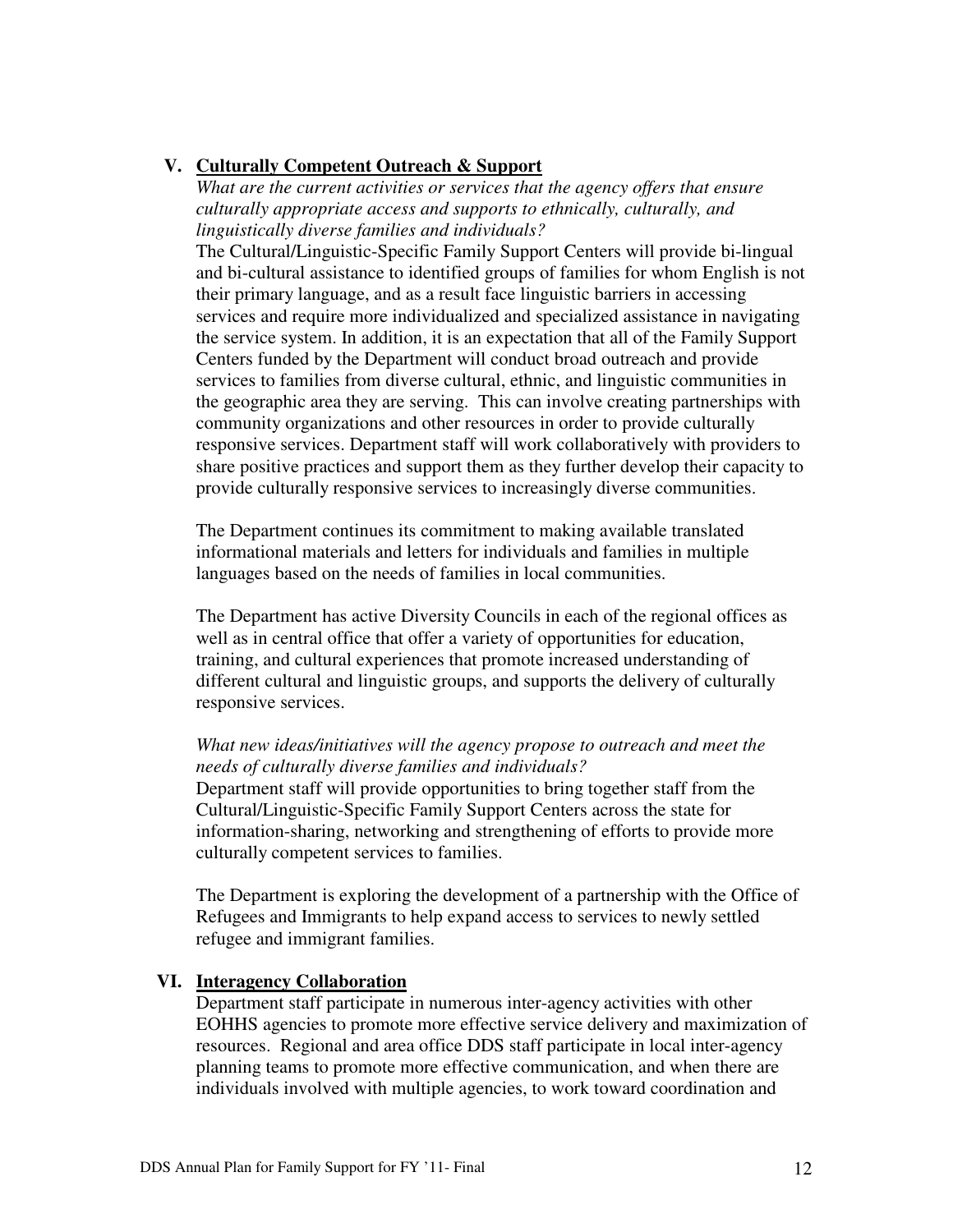collaboration in service delivery. Representation on these teams typically includes staff from the Department of Children and Families, Department of Mental Health, Department of Transitional Assistance, Department of Public Health, and in some situations, representatives from local school systems.

The Department has worked collaboratively with the Office of Medicaid, and the Departments of Mental Health and Children and Families, on the implementation of the Children's Behavioral Health Initiative (CBHI). DDS provided information and training to the department's children's service coordinators to assist them in being knowledgeable about the eligibility criteria and service options available in order to facilitate access to these services for children who may be eligible. Information on CBHI was also shared with all family support providers and a reference to sharing information with families about this program was included in the family support plans providers complete with families.

Leadership staff in the Department have been actively involved on the planning team charged with implementation of the Children's Mental Health Bill. This has involved development of a Unified Planning team model, training for staff, and participation in unified planning team meetings when requested. Department staff have also worked on the *One Child, One Plan* EOHHS initiative.

Department staff has been actively engaged with staff from EOHHS and the Division of Health Care Finance and Policy (HCFP) to work cooperatively on the establishment of standard rates for relevant family support/family stabilization services. This work will be ongoing in the upcoming year.

 DDS staff participated in a joint presentation on Chapter 171 with representatives from EOHHS and the other involved state agencies at the annual conference of the Federation for Children with Special Needs held in March 2010. This was an opportunity to share information with families about the flexible family support services each of the agencies offers, and to seek feedback and input on how services are responsive to the support needs of families, what else would be helpful, and ways agencies can work together more effectively.

#### *What new activities or initiatives does the agency propose to demonstrate the above goals?*

The Department took a lead role this past year in applying for grant funding from the national Respite Coalition to sponsor a *LifeSpan Respite Summit* which was held in March 2010. Approximately 100 people participated in this successful Summit, including family members, staff from state agencies and the aging and disability resource centers, respite providers, health care providers, and other community organization representatives. This Summit provided the opportunity to learn about lifespan respite coalitions in other states, including approaches and models different states have adopted to increase access and options for respite across the lifespan for caregivers. An outcome of this Summit was the submission of a grant by DDS as the lead agency, with the support of staff from the Office of